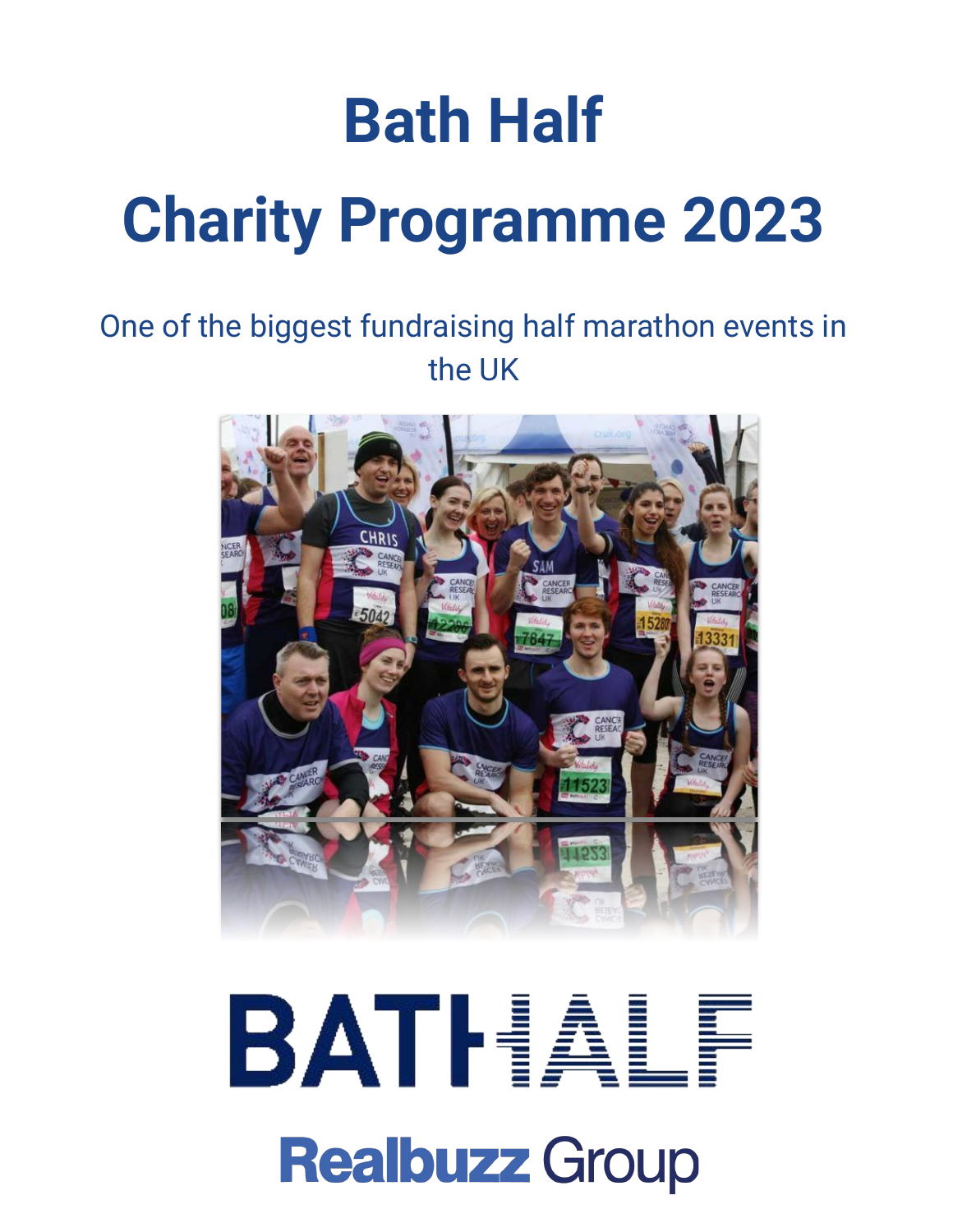### **About the BATHALF Charity Scheme**

The BATHALF charity scheme was founded in 2000 and has developed into one of the most successful charity programmes in the UK :

- Public entries sold out every year since 2000, typically 6 months before race day, giving charity partners an extended exclusive sales period
- A third of entries currently reserved for 120-130 charity partners - a mix of national, international and local charities
- Discounted entries for local charities
- 85% average sell on rate for charity partner entries
- £508 average fundraising page value on JustGiving
- 100% sell on rate for Lead Charity direct entry sales
- **Entry form API integration with JustGiving**

#### **About the Realbuzz Group**

The Realbuzz Group operate a number of charity programmes at high profile road running events globally, including the BMW Berlin-Marathon and the Dublin Marathon.



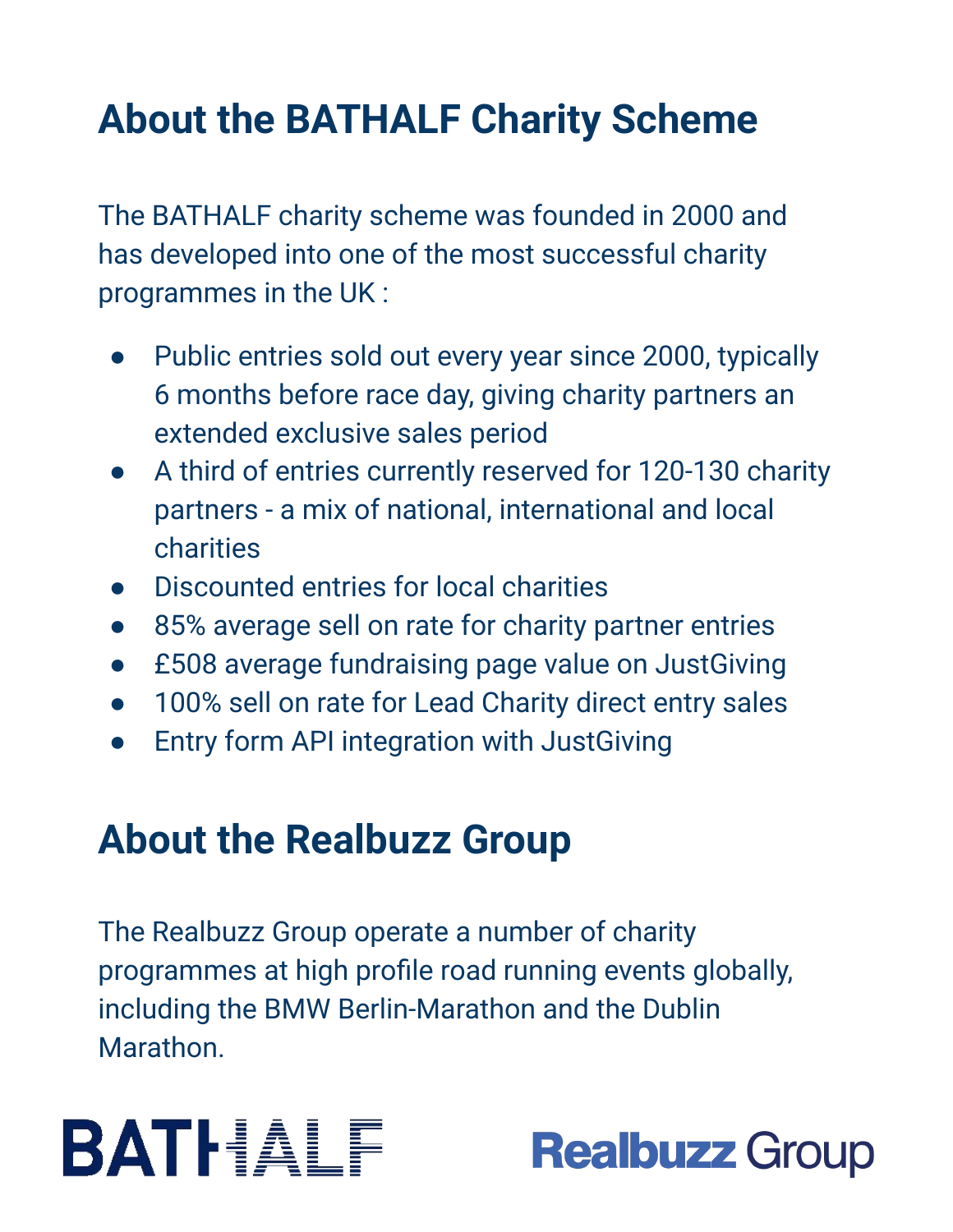### **2023 BATHALF Charity Scheme**

Realbuzz have been appointed as the marketing partners for the 2023 BATHALF Charity Programme.

Building on the success of the existing programme, our joint ambition is to increase the total amount raised for charity by the event, and to increase both the number of reserved charity entries and the number of charity partners.

Realbuzz will provide :

- A new event website with a greater focus on event charity partners and fundraising
- Additional innovative and flexible marketing opportunities for charity partners
- New branded Bath 10k and Half Marathon Virtual events alongside the in-person event

Charity Scheme price increases for 2023 reflect significant rises in event delivery costs over the last 2 years, since 2021, and to ensure the continuing viability of the event.

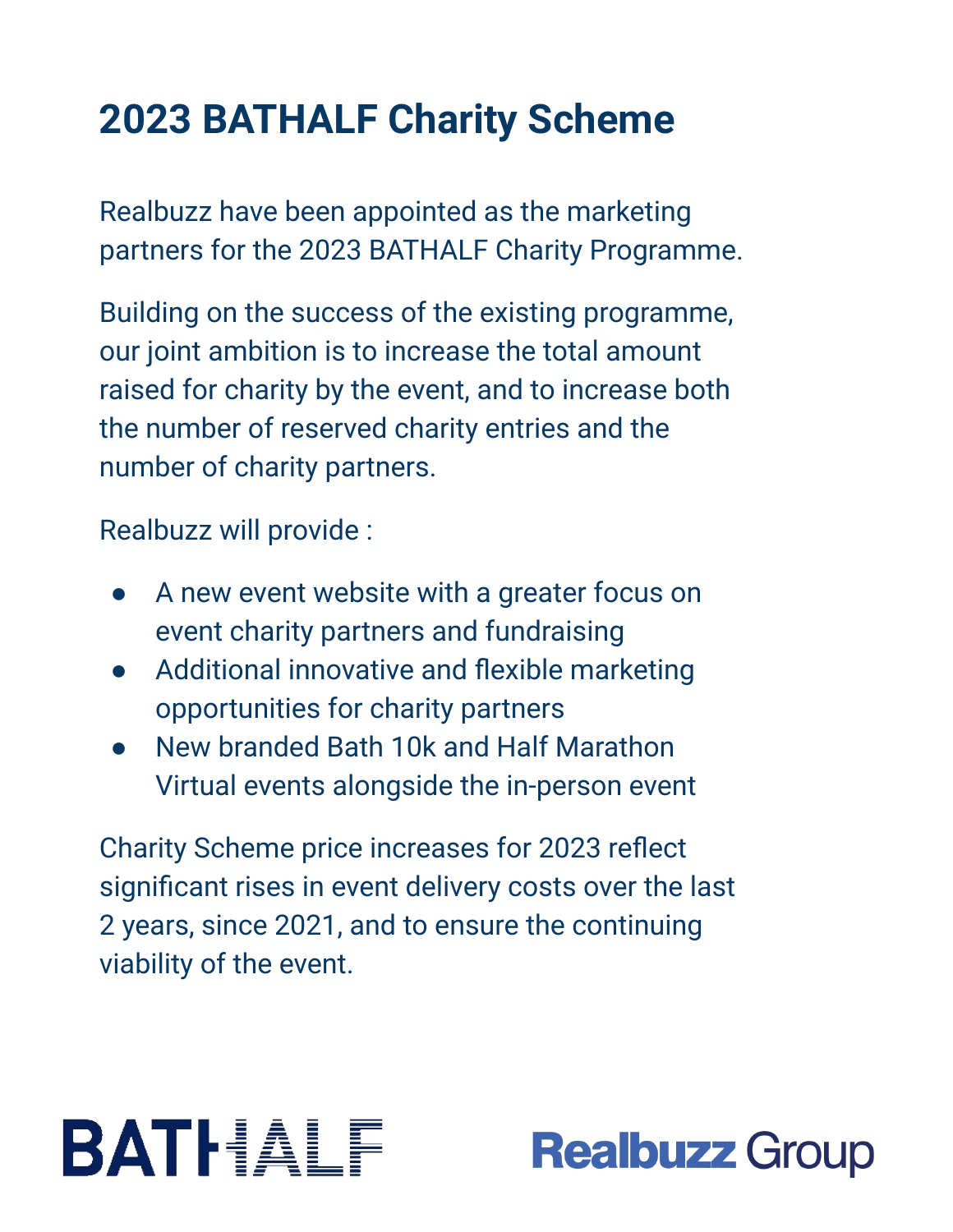### **Package Options**

Flexible package options include :

- 'Traditional' reserved entry packages with website listings. Including discounted entries for local charities
- Add a 'menu of additional options' to enable charity partners to build bespoke marketing campaigns
- New marketing only packages, without entries  $-$  for charities marketing to 'Own Place' entrants
- Bronze Bond reserved entries only, without marketing for smaller charities marketing to their own supporters

### **Fundraising Incentives**

The charity programme will offer a number of options to incentivise runners to fundraise, including :

- Personalised training programmes for charity runners
- Fundraising medals for reaching targets, to be presented by charities at the event, or posted after

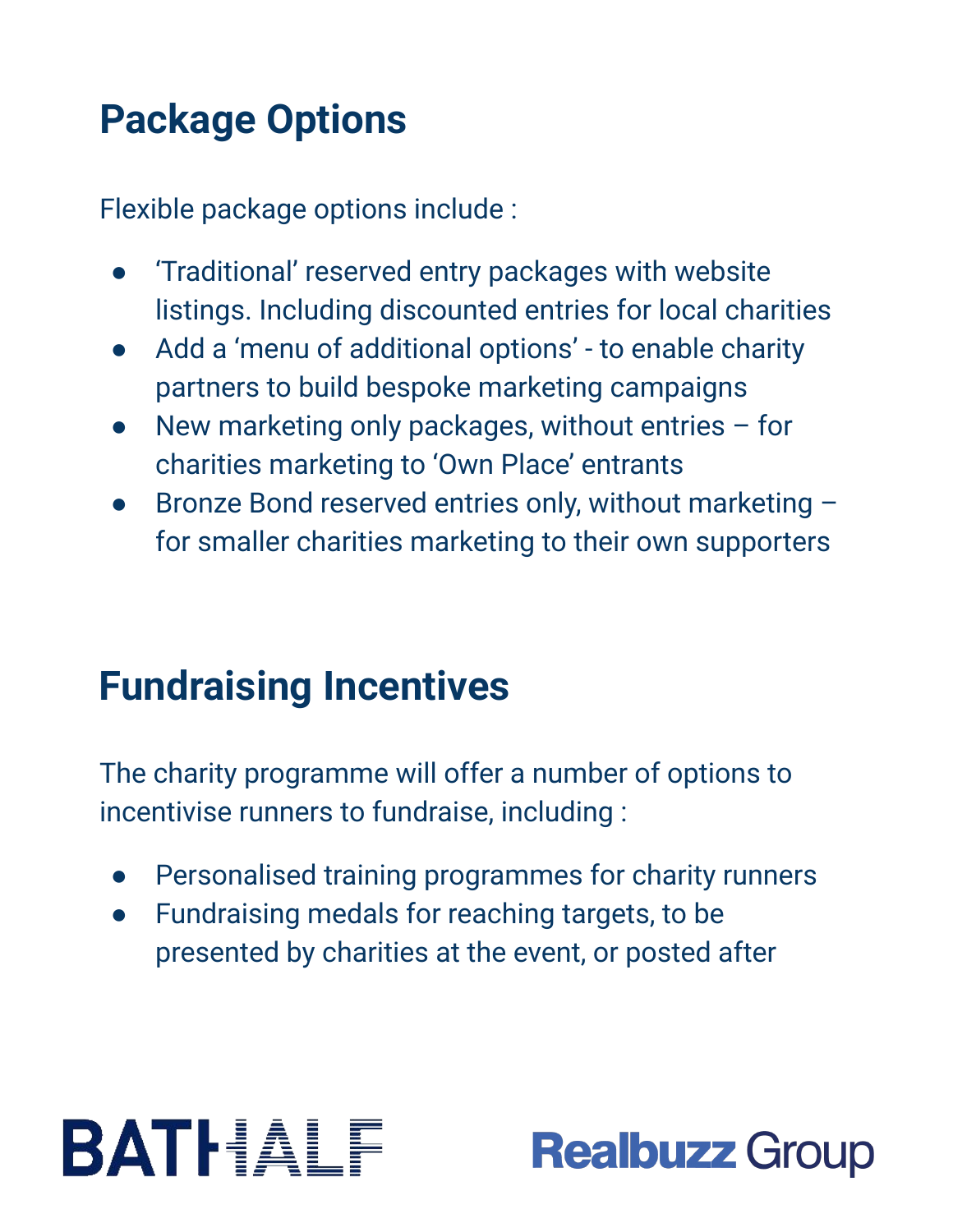#### **Virtual Events**

Virtual events have provided a significant additional opportunity for charity fundraising and engagement.

The 2021 Virtual BATHALF achieved an average fundraising page value of £870 on Justgiving.

Create a blended package with reserved entries in the new Bath 10k and Half Marathon events :

- As an incentive for reserved entrants meeting fundraising targets or training goals
- To enable injured reserved runners to complete the BATHALF at a later date
- As an additional fundraising opportunity for traditional supporters
- As a fundraising opportunity for new runners unlikely to achieve a 10k or half marathon distance in one live event

Includes Justgiving integration.



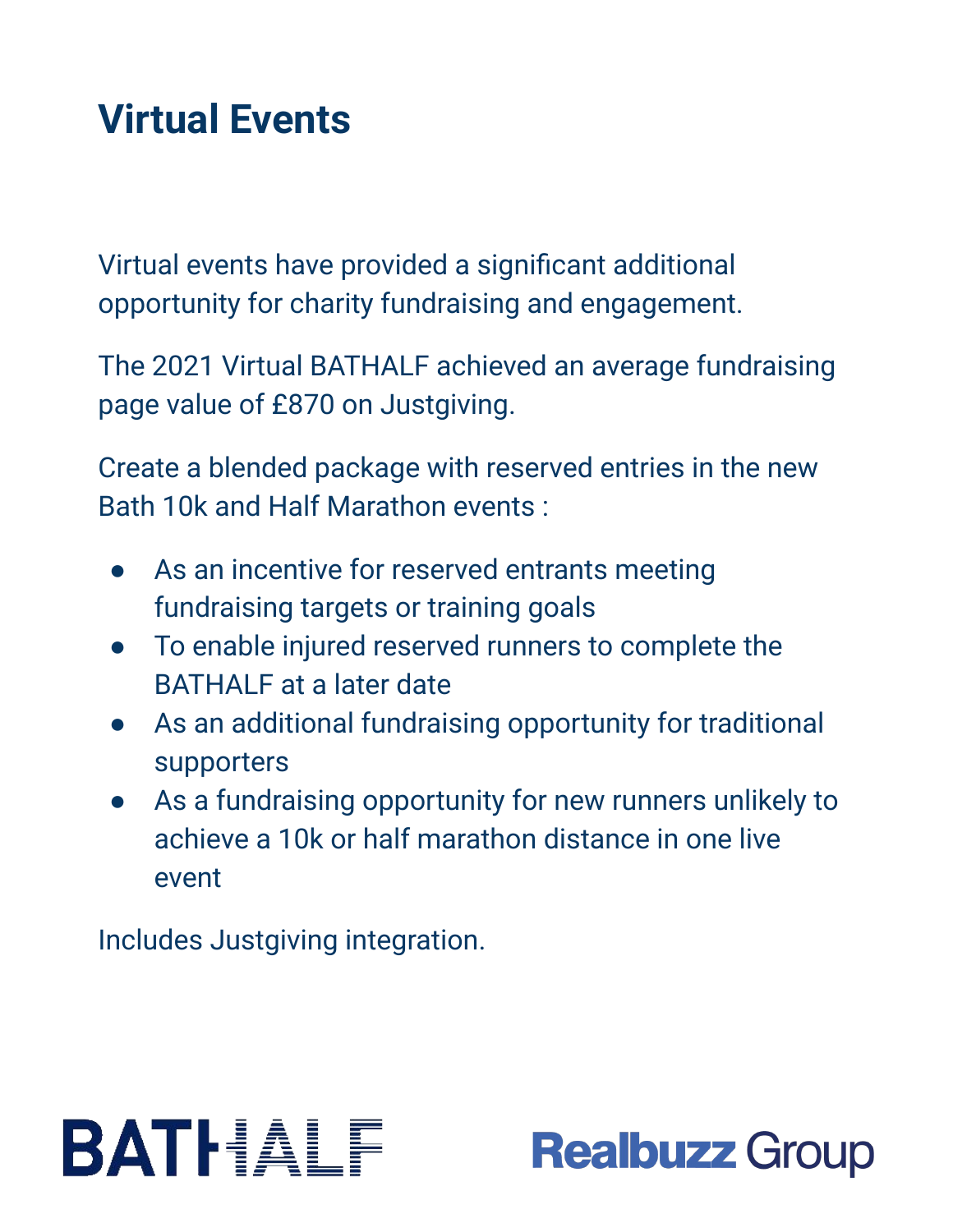#### **Reserved BATHALF entries**

GOLD BOND and SILVER BOND entries in the half marathon are pre-purchased and owned by the charities. BRONZE BOND entries are pre-reserved by the charity and paid by the entrant.

Charity Partners can approve or reject Runners' applications through the new Realbuzz console. If the charity has fully allocated its reserved entries, it will still be able to accept enquiries, via the console, in case of withdrawals etc.

- GOLD BOND Entries £81.50 (£98.00 incl VAT) with marketing options
- SILVER BOND Entries £39.50 (£47.00 incl VAT) discounted entries for local charities \* with marketing options
- BRONZE BOND Entries £45.00 (£54.00 incl VAT) without website listings or marketing – paid by entrant

All reserved entries subject to a min £200 fundraising pledge.

*\* Local charity – based within 13 miles of Bath*



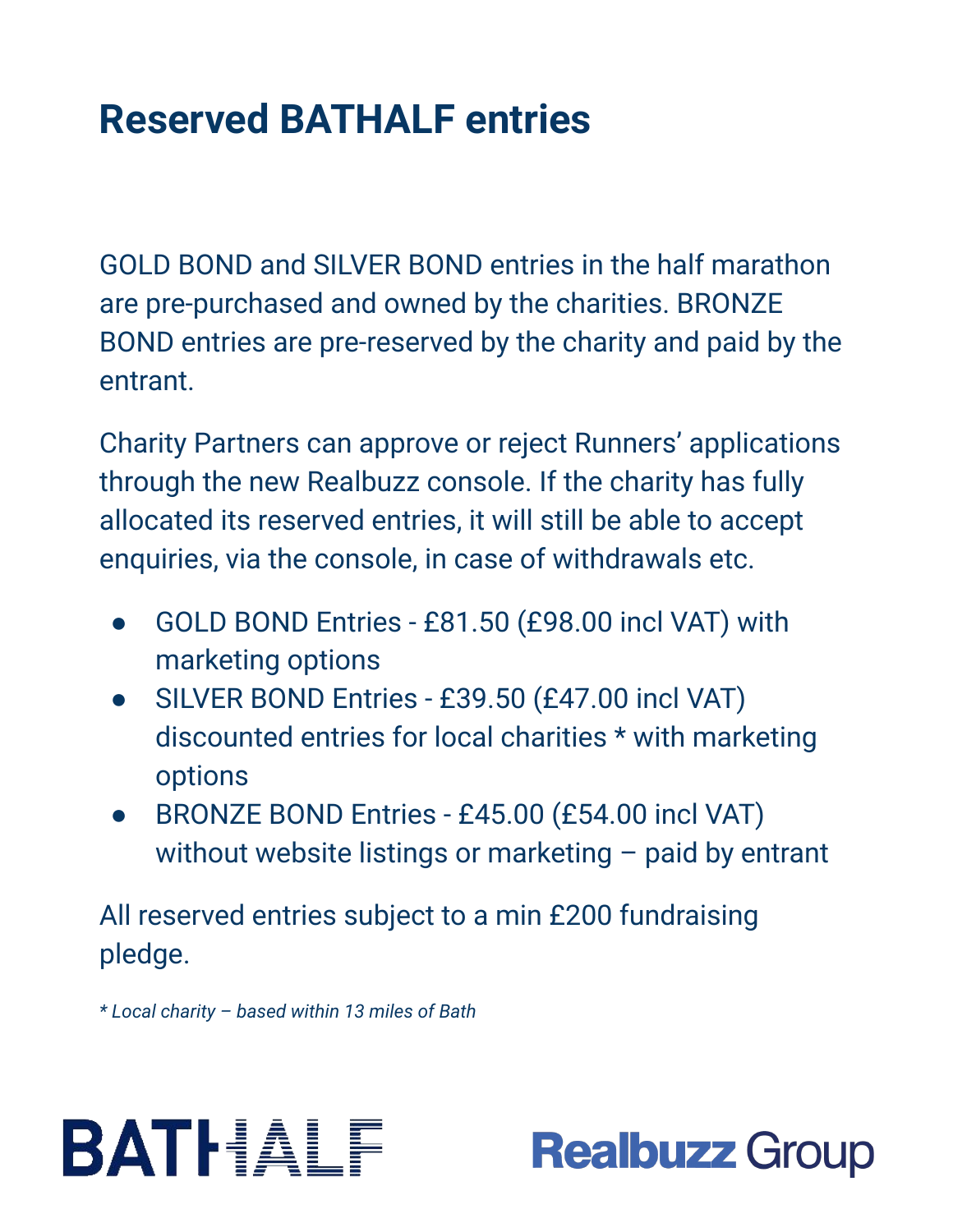#### **Own place BATHALF entries**

#### **Own Place BATHALF entries**

Own place runners purchase their own general entry through the public entry system as normal and are then invited to select a charity from the listings on the entry system and on the website. Charities will be able to add these runners to their teams via their console. These entries are owned by the runner, not the charity.

#### **VIP Own Place BATHALF Entries - New for 2023**

These are premium-priced own place entries purchased by runners, typically after general entries have sold out, at a cost of £250 with £175 going to one of the Lead Charities nominated by the entrant. The charities will also be able to add these runners to their teams via their console. These entries are owned by the runner, not the charity.



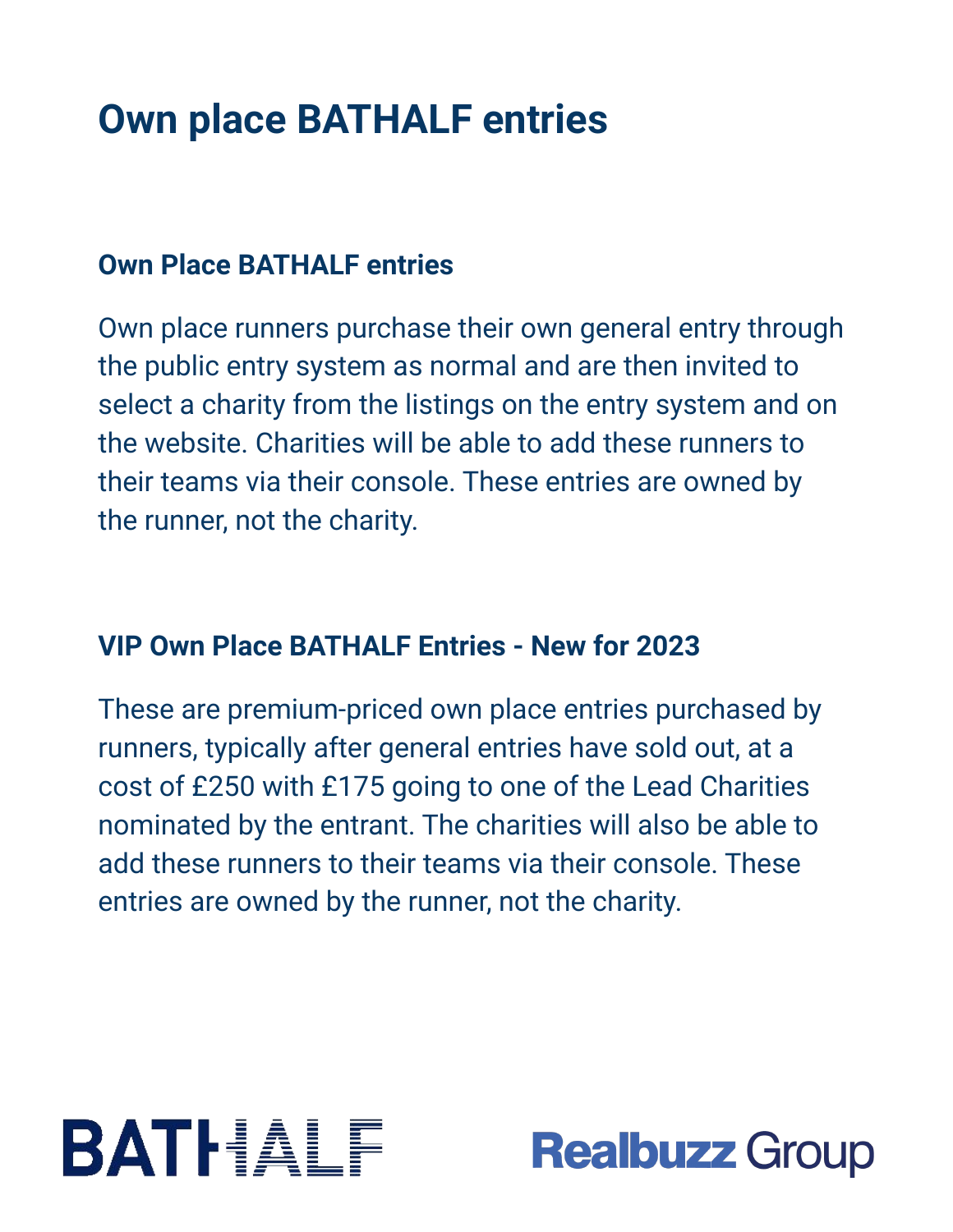#### **Virtual event entries**

#### **PLATINUM BOND virtual entries**

PLATINUM BOND entries in the virtual event/s are pre-purchased and owned by the charities. Charity Partners can approve or reject Runners' applications through the new Realbuzz console. If the charity has fully allocated its reserved virtual entries, it will still be able to accept enquiries, via the console, in case of withdrawals etc.

PLATINUM BOND Virtual Entries - £30.00 (£36.00 incl VAT) with marketing options.

#### **Own place virtual entries**

Own place runners purchase their own virtual event entry through the public entry system as normal and are then invited to select a charity from the listings on the entry system and on the website. Charities will be able to add these runners to their teams via their console. These entries are owned by the runner, not the charity.



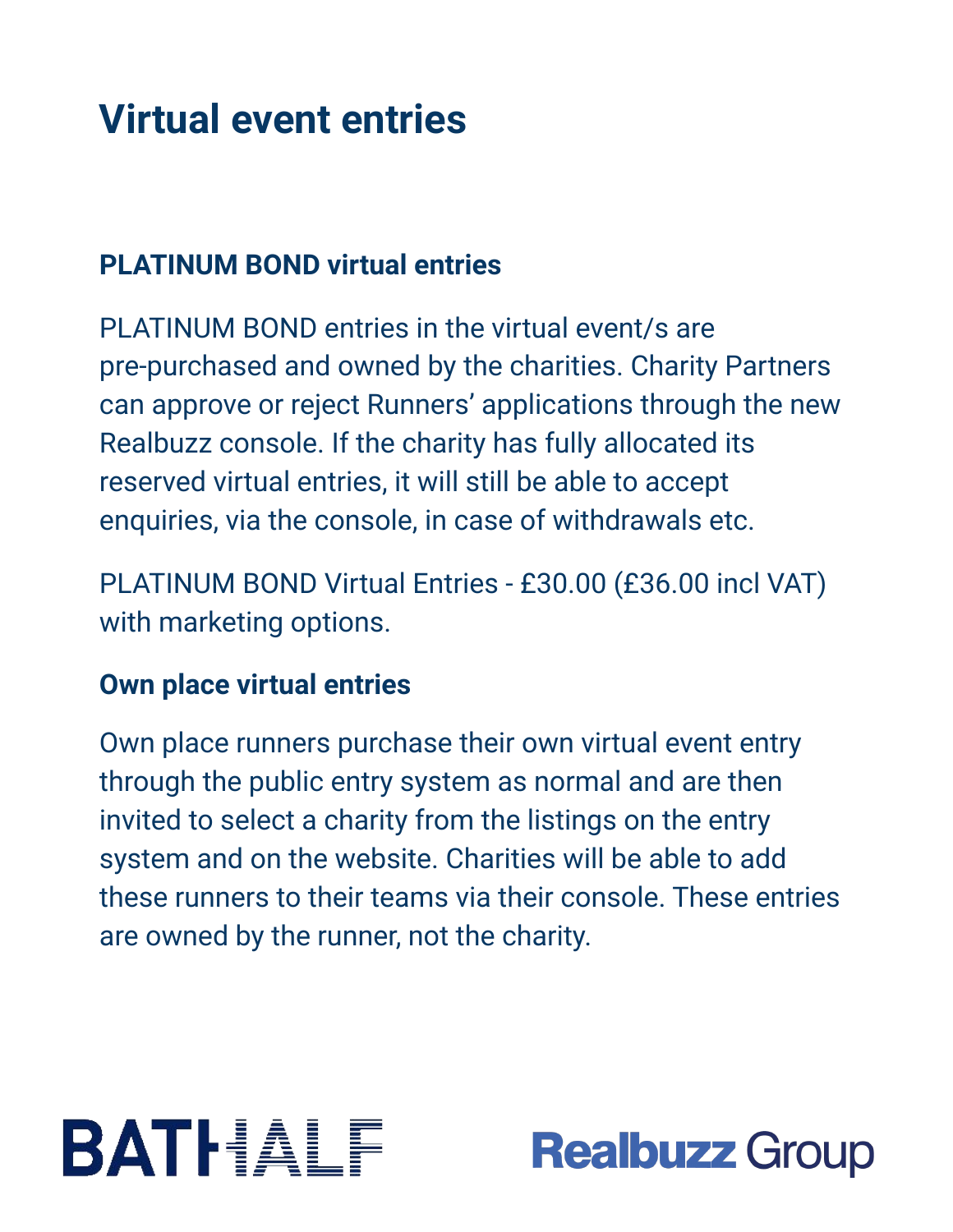### **What will the new marketing options look like?**

We are introducing a number of new opportunities to increase charity profile within the Bath Half programme.

Bespoke packages can include the following options :

- Inclusion within the public entry system
- Space on the event website  $-$  listings and various ad formats
- Profile on the virtual event platform
- Access to event newsletters
- Campaigns on realbuzz.com website, social media and newsletters
- Other options, including cheering buses and cheering points on the course route



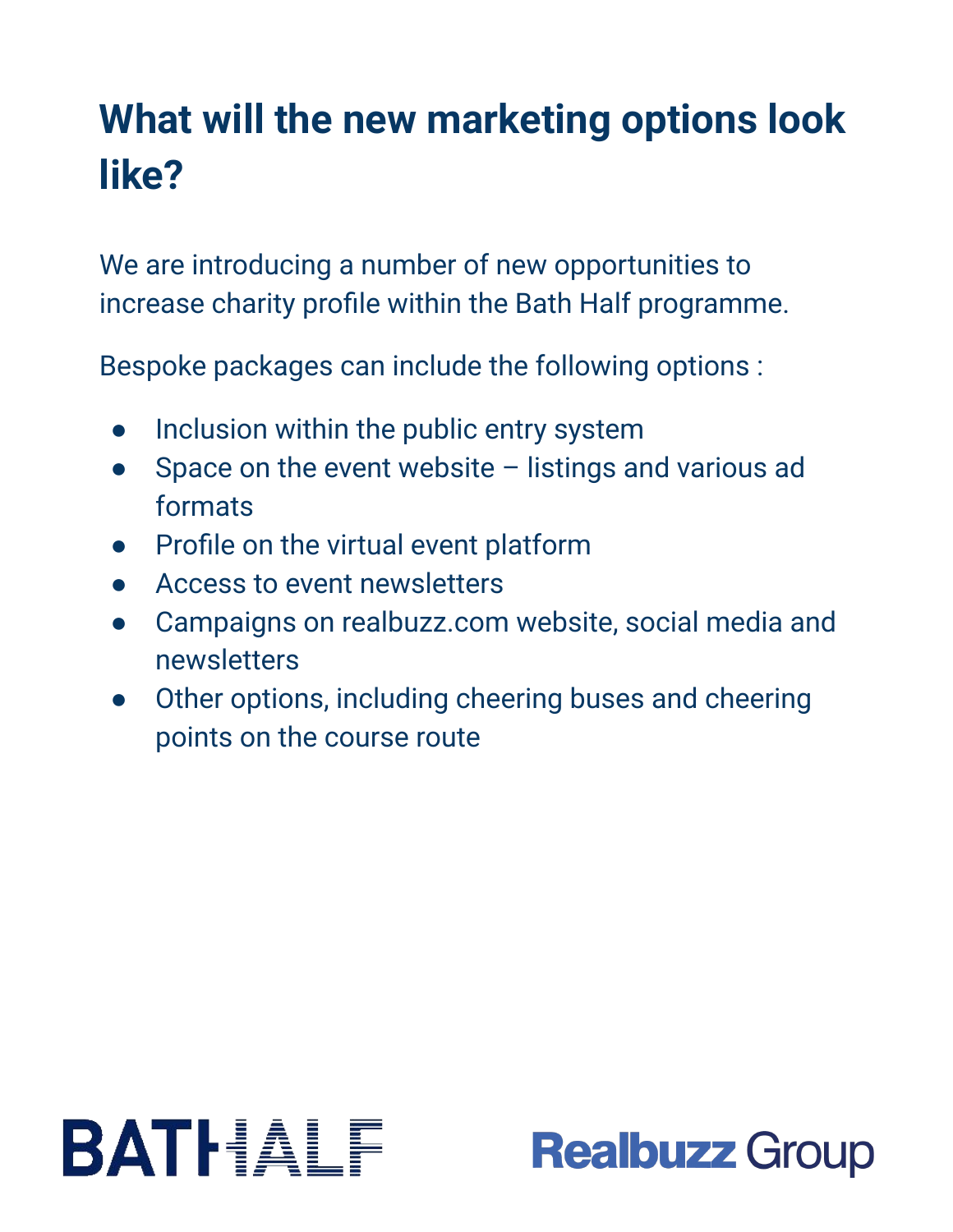### **New event website and marketing support**

The event website is a key marketing vehicle for successful charity programmes. The site must :

- Headline the charity programme and summarise the detail
- Signpost the detail a major new fundraising section that will include information on how to engage with a charity at every step of the runner journey, with personalised stories detailing the process.
- Host a section that includes all the detail and the individual charity marketing activity – ads and listings

The brand new site will do all of this and will go live after race day 2022.

There will also be a coordinated campaign supporting the charity programme and encouraging runners to fundraise for Partner Charities (as both reserved and own place entrants) through the event website, social media and newsletters.



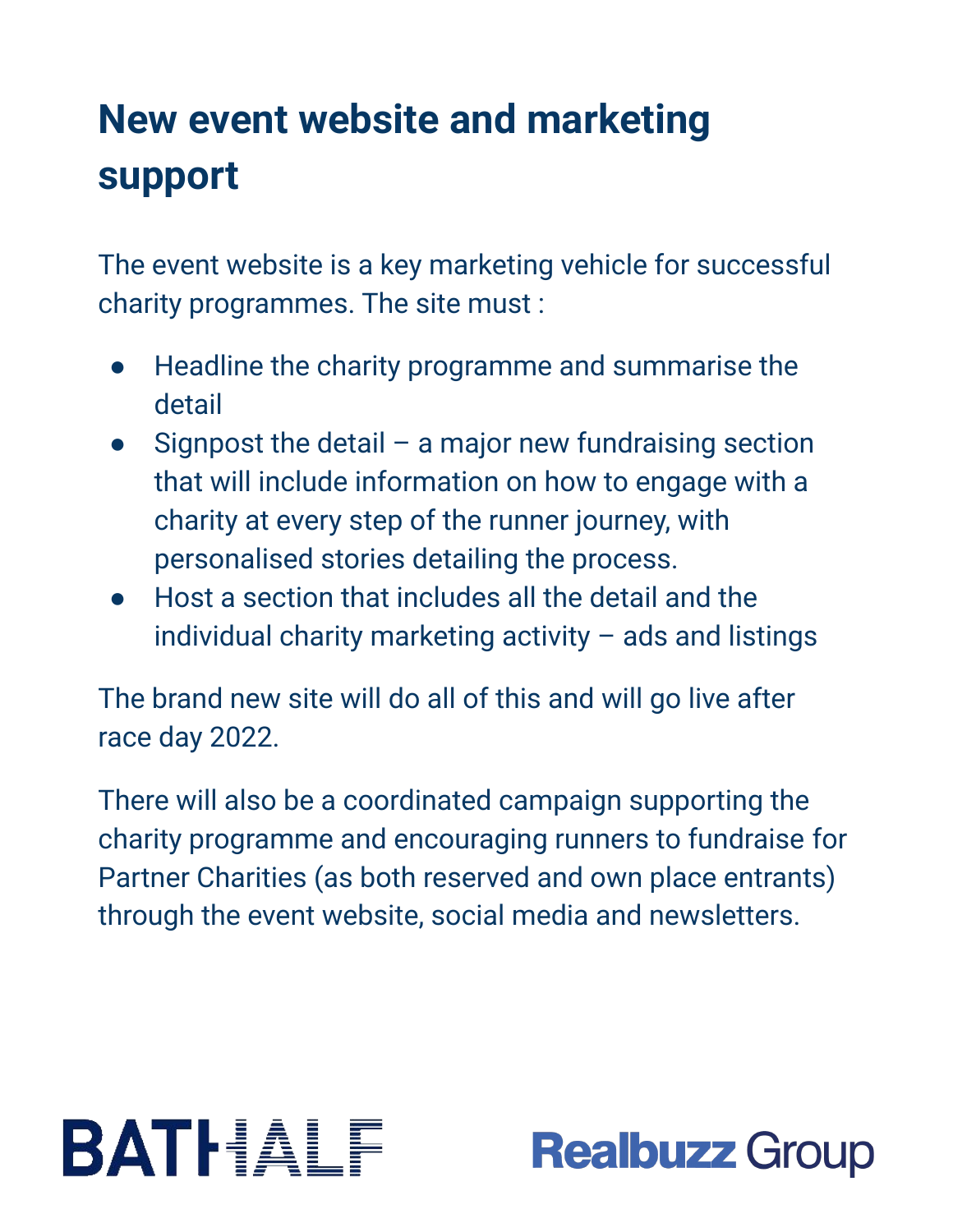#### **Partner Charities**

There are 'inclusive' packages available and/or 'mix and match' options, where charities can build up their marketing presence from a menu of additional options.

Inclusive packages are those that include reserved (Gold or Silver Bond) entries in the physical BATHALF event and reserved (Platinum Bond) entries in the virtual events, along with a listing on the event website..

Options to build up the campaign with additional elements include :

- Listings and ad formats on the entry system for both the physical and virtual events
- Ad formats on the event websites (physical and virtual)
- Space within event e-newsletters
- Marketing packages on partner website realbuzz.com
- **Marquees in the Runners Village**

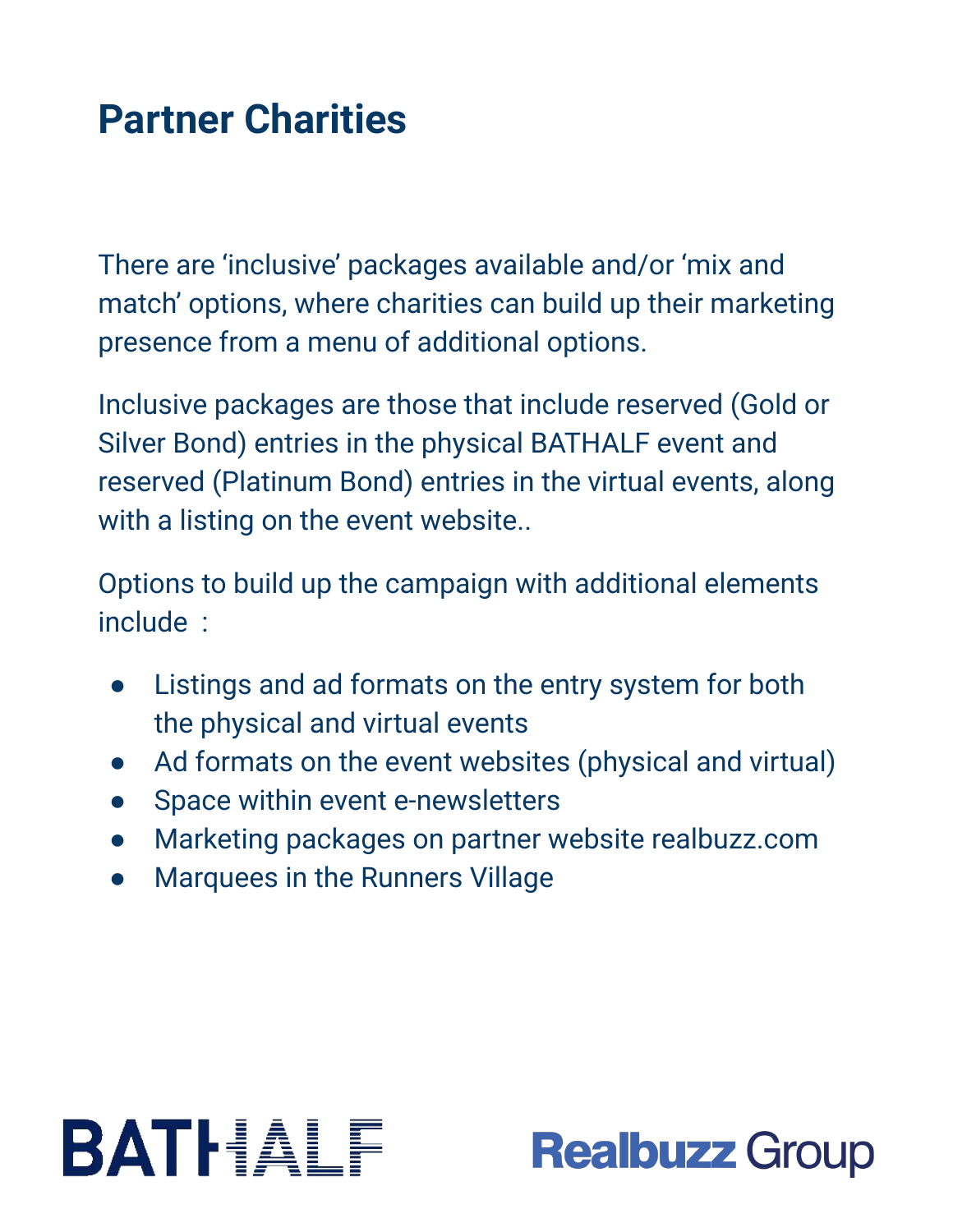### **Inclusive Packages: Introduction**

All website listings include a charity page, linked to an enquiry form and access to a console from where all enquiries are managed by the charity.

The first 3 Tiers are linear listings and Tier 4 is a logo. The size and amount of copy of a linear listing depends on the Tier.

The listings will randomly rotate within each tier and the runner will also be able to search by charity type.

#### *See glossary for details*

Average charity income from a reserved place Gold, Silver or Bronze Bond entry is £508\* (based on last 2 event years) and £874\* for a virtual event (based on the 2021 Virtual BATHALF)

*\* Figures from Justgiving*



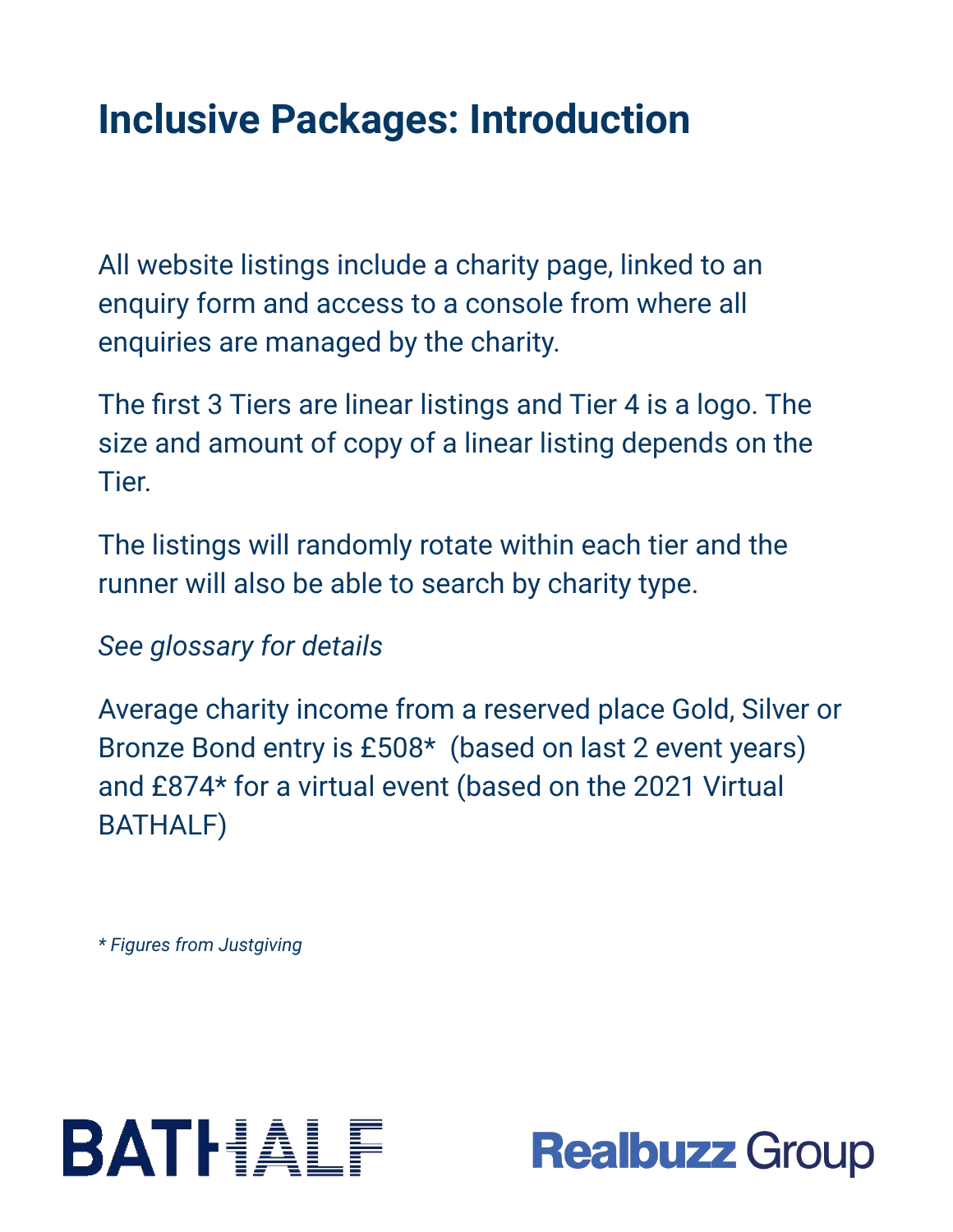#### **Inclusive Packages : Tiers 2-4**

LEVEL 4 - Tier 4 listing, 15 x BATHALF entries, 2 x virtual Platinum entries : Gold Bond - £1,725. Silver Bond - £1,095

LEVEL 3 - Tier 3 listing, 40 x BATHALF entries, 4 x virtual Platinum entries : Gold Bond - £4,370. Silver Bond - £2,690

LEVEL 2 - Tier 2 listing, 75 x BATHALF entries, 6 x virtual Platinum entries, Large Marquee : Gold Bond - £8,865. Silver Bond - £5,715

Charities can supplement their packages by purchasing additional Gold & Silver Bond entries and/or marketing options.

15% of unused Gold & Silver Bond entries can be carried forward to the 2024 BATHALF, subject an admin fee of £20.00 per entry (£24.00 incl VAT)



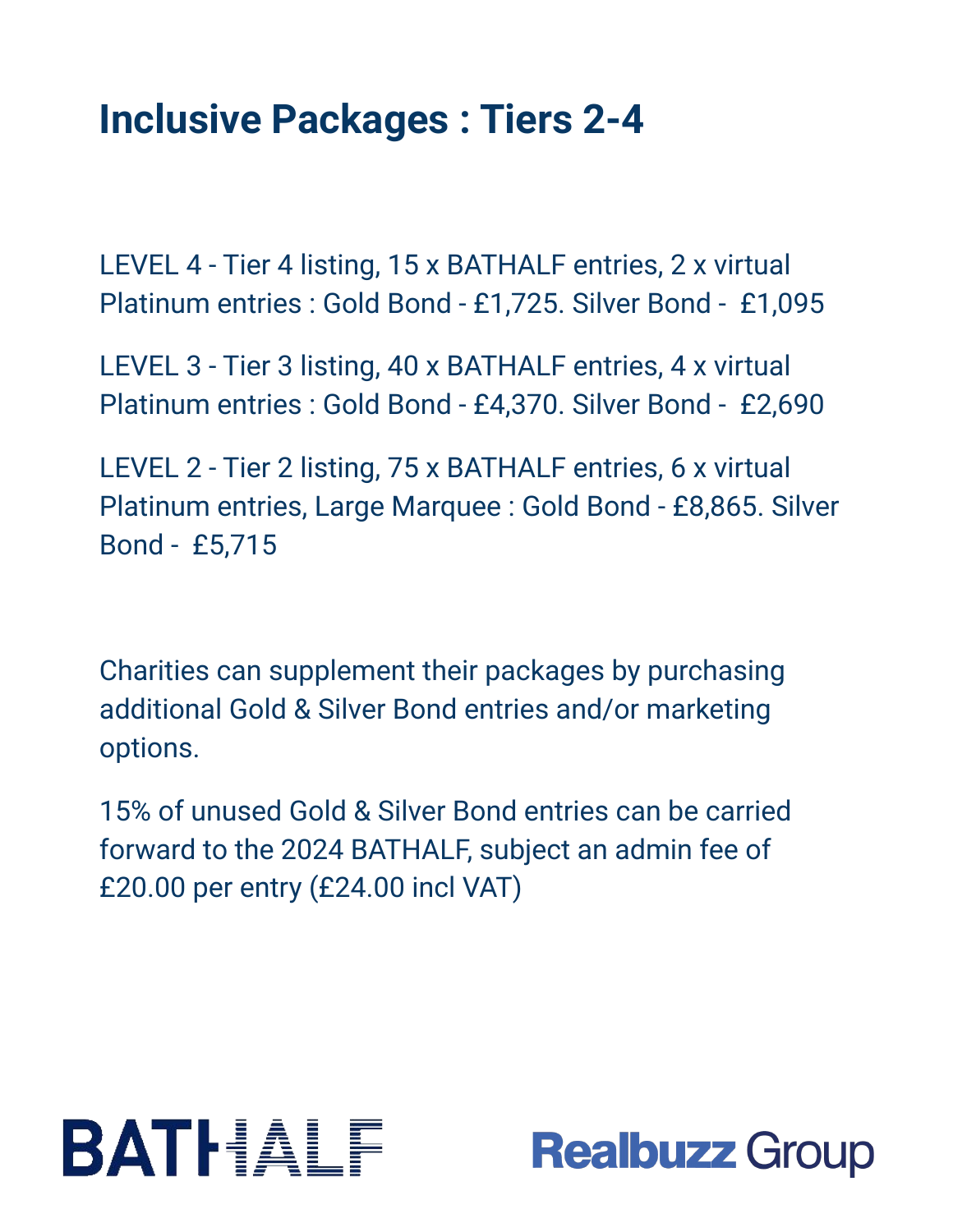### **Inclusive Packages : Lead Charities**

LEAD CHARITY x 5 - Tier 1 listing, 300 x BATHALF entries, 6 x virtual platinum entries, ad block on website charity section, direct entries on the entry system, own place & VIP own place drop down in entry system listing, X-large Marquee, inclusion in 2 x emails to the 2022 database : Gold Bond - £40,650

LEAD LOCAL CHARITY \* x 1 - Tier 1 listing, 75 x BATHALF entries, 6 x virtual platinum entries, ad block on website charity section, direct entries on the entry system, own place & VIP own place drop down, entry system listing, X-large Marquee, inclusion in 2 x emails to the 2022 database : Silver Bond - £4,463

Charities can supplement their packages by purchasing additional Gold & Silver Bond entries and/or marketing options.

15% of unused Gold & Silver Bond entries can be carried forward to the 2024 BATHALF, subject an admin fee of £20.00 per entry (£24.00 incl VAT)

*\* Local charity – based within 13 miles of Bath. The Lead Local Charity status is highly sought after and will be subject to a bidding and selection process*



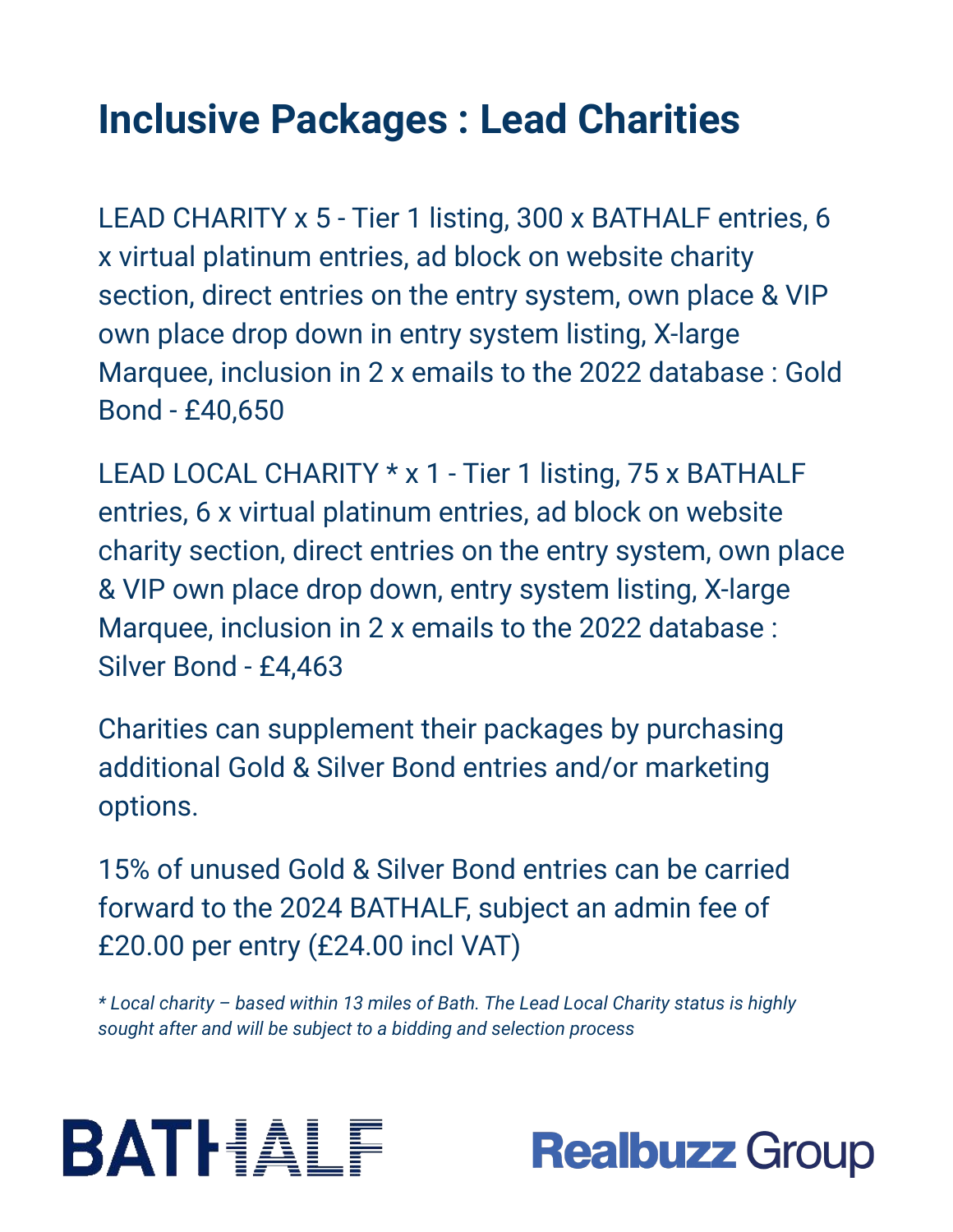### **Menu of additional options: Prices**

These additional options are available to enable a charity to build a bespoke marketing programme.

*See glossary for details*

#### **Marketing on the public entry system**

For both physical and virtual events :

- Enquiry Listings £6 per enquiry for a grade A listing and £4 for a grade B listing. Maximum of 3 enquiries per entrant. There will be a maximum of 25 grade A listings and 20 grade B listings
- Sidebars £15 per thousand Max of 10 charities across 3 locations
- Banners £12 per thousand. Max of 6 charities across 2 locations
- Tiles £12 per thousand. Max of 12 charities across 6 locations

Minimum spend of £750. Ad formats need to be supplied.10% reduction for local charities.

## BATHALF

### **Realbuzz Group**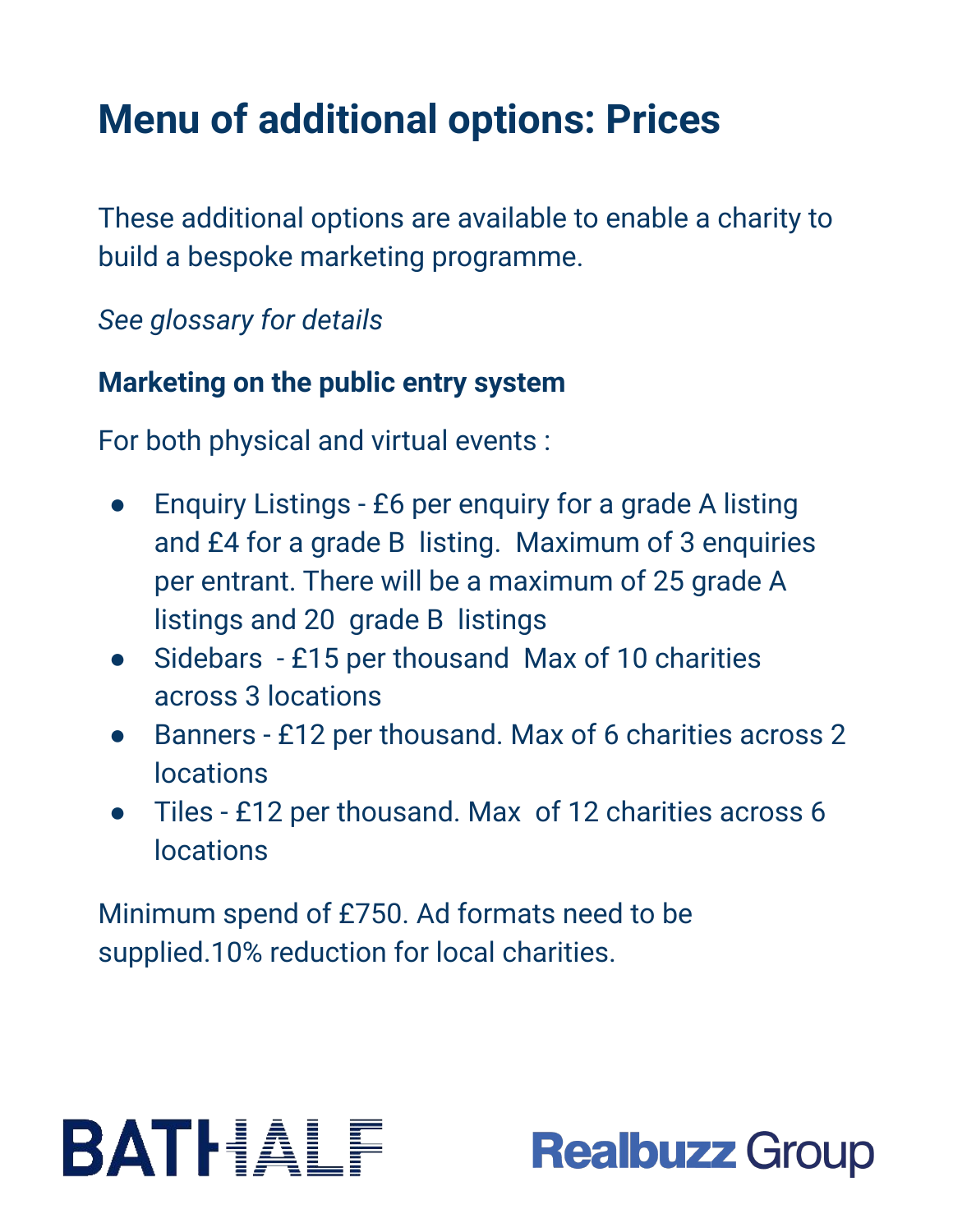### **Menu of additional options: Prices**

#### **Website Advertising**

These are costed on a cost per thousand basis.

Charities will be sent a monthly reconciliation report.

- MPUs £15 per thousand
- Leaderboard banners £12 per thousand.

Average click through rates are expected to be 1-3%

Minimum spend of £750. Ad formats need to be supplied.10% reduction for local charities.

#### **Event Newsletters (database size is 70,000)**

- Editorial slots £500 per inclusion
- Leaderboard banners £12 per thousand

Minimum spend of £750. Ad formats need to be supplied.

#### **Marquees**

Large marquee - £1,080. Medium marquee - £600. Table in charity hall - £50